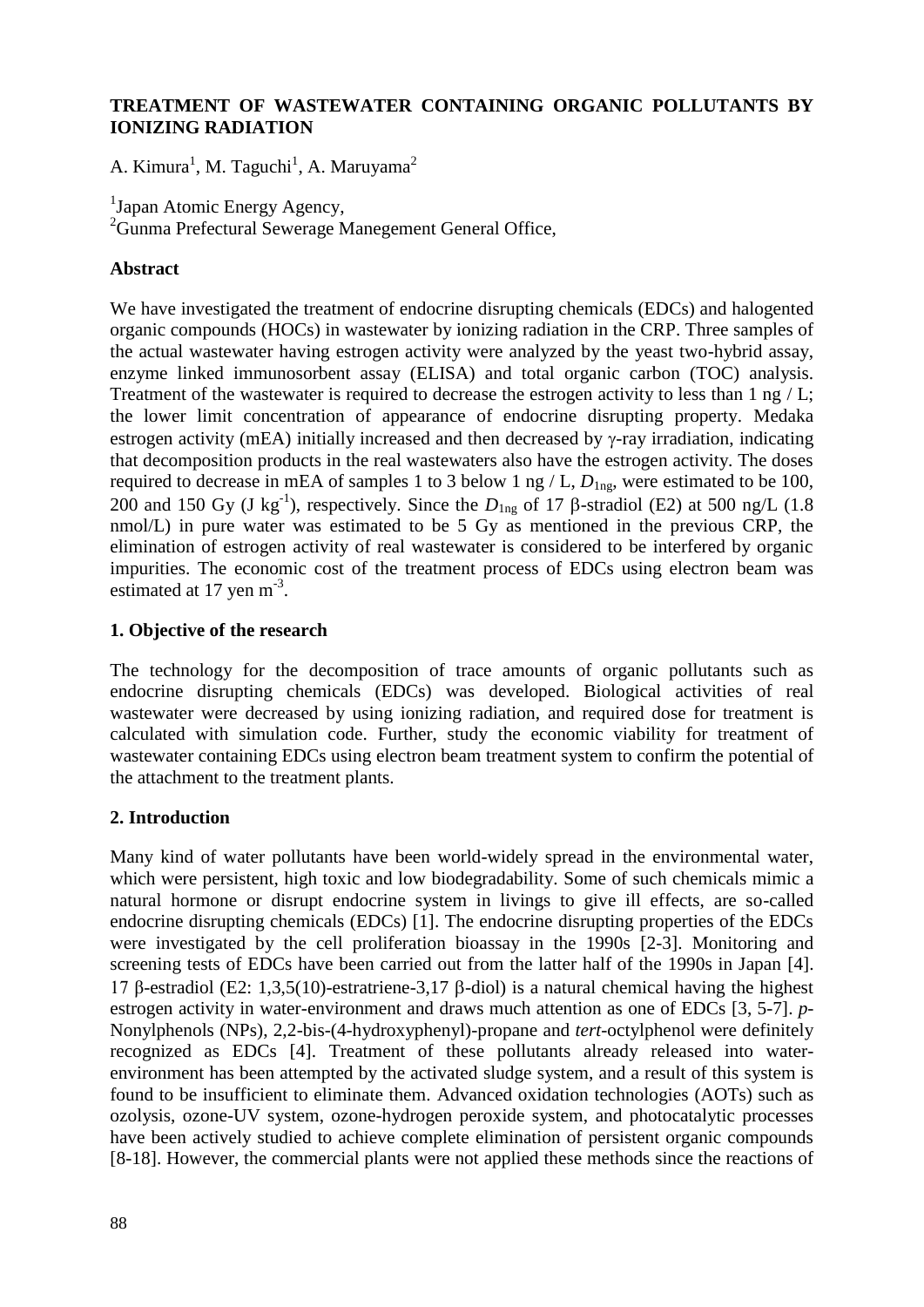oxidation species with these pollutants have not been clearly understood for real-scale treatment. Ionizing radiation method, one of the AOTs, succeeded to decompose effectively persistent organic pollutants such as dioxin, PCBs, EDCs, and so on [10, 19]. Moreover, the ionizing radiation method was already tried on a practical use stage of water treatment, and the pilot plant using electron beam combined with biodegradation process is operated at the papermill factory and the dye industrial complex [20-21]. The electron beam irradiation promotes the decrease in the amount of total organic carbon (TOC), biological oxygen demand and chemical oxygen demand (COD) of wastewater and results in realization of an efficient process.

Now, our research is in the stage to examine whether the ionizing radiation is applicable or not to the treatment of some organic pollutants in wastewater as the AOTs. In the previous CRP, hydroxyl radicals generated in water by  ${}^{60}Co$   $\gamma$ -rays are useful for the decomposition of trace amounts of EDCs  $[19, 22]$ . The E2 concentration initially at 1.8 nmol / L in water decreases lower than the detection level of LC-MS  $\ll$  0.1 nmol  $\ell$  L) at a dose of 10 Gy but "the estrogen activity" of the E2 solution is not eliminated up to 50 Gy, in other words the decomposition products from E2 has also "the estrogen activity". "The estrogen activity" of chemicals is the cross reactivity of chemicals with the estrogen receptor, and E2 is used as a standard sample of the bioassay because of its 100-% cross reactivity. NPs, which exhibit one of the highest estrogen activity among artificial chemicals, have about 0.1% of the cross reactivity with the estrogen receptor. NPs are also decomposed by radiation-induced hydroxyl radicals to produce two OH-adducts ascribed to *p*-nonylcatechol and 1-(*p*-hydroxyphenyl)-1 nonanol. We showed that irradiation products also have higher estrogen activity than NPs by use of the yeast two-hybrid assay. Estrogen activities of the NPs solution with an initial concentration of 20  $\mu$ mol / L were also eliminated at 5000 Gy. In the present CRP report, treatments of real wastewater containing EDCs were studied in combination of the activated sludge and the ionizing radiation (FIG.1).



*Fig. 1. Wastewater treatment in combination of activated sludge and ionizing radiation.*

### **3. Materials and Methods**

Real wastewater samples were obtained from the three different secondary effluents of water treatment plants with the activate sludge system. Each sample at 0.1/ L was used after filtration with a paper (Whatman) to remove dusts. A model wastewater, which has no estrogen activity, of pH value at 7.45 and the amount of TOC at 20.3 mg / L, was collected at an effluent of a water treatment facility. The  $\gamma$ -ray irradiations were carried out using <sup>60</sup>Co  $\gamma$ ray sources at JAEA, Takasaki, to the doses in the range of 133 to 1000 Gy (Gy =  $\bar{J}$  kg<sup>-1</sup>) at dose rates ranging from 5 to 2,000 Gy  $h^{-1}$ . A HPLC (Agilent, 1100 series) with a reverse phase column (Shodex, RS pak DE-613) was used for analyses of E2 or NPs solutions as standards at 313 K before and after  $\gamma$ -ray irradiations. Mixture of pure water and methanol (for HPLC Analysis, Wako) were used as an eluent. Mass spectrometer (JEOL, LC-mate)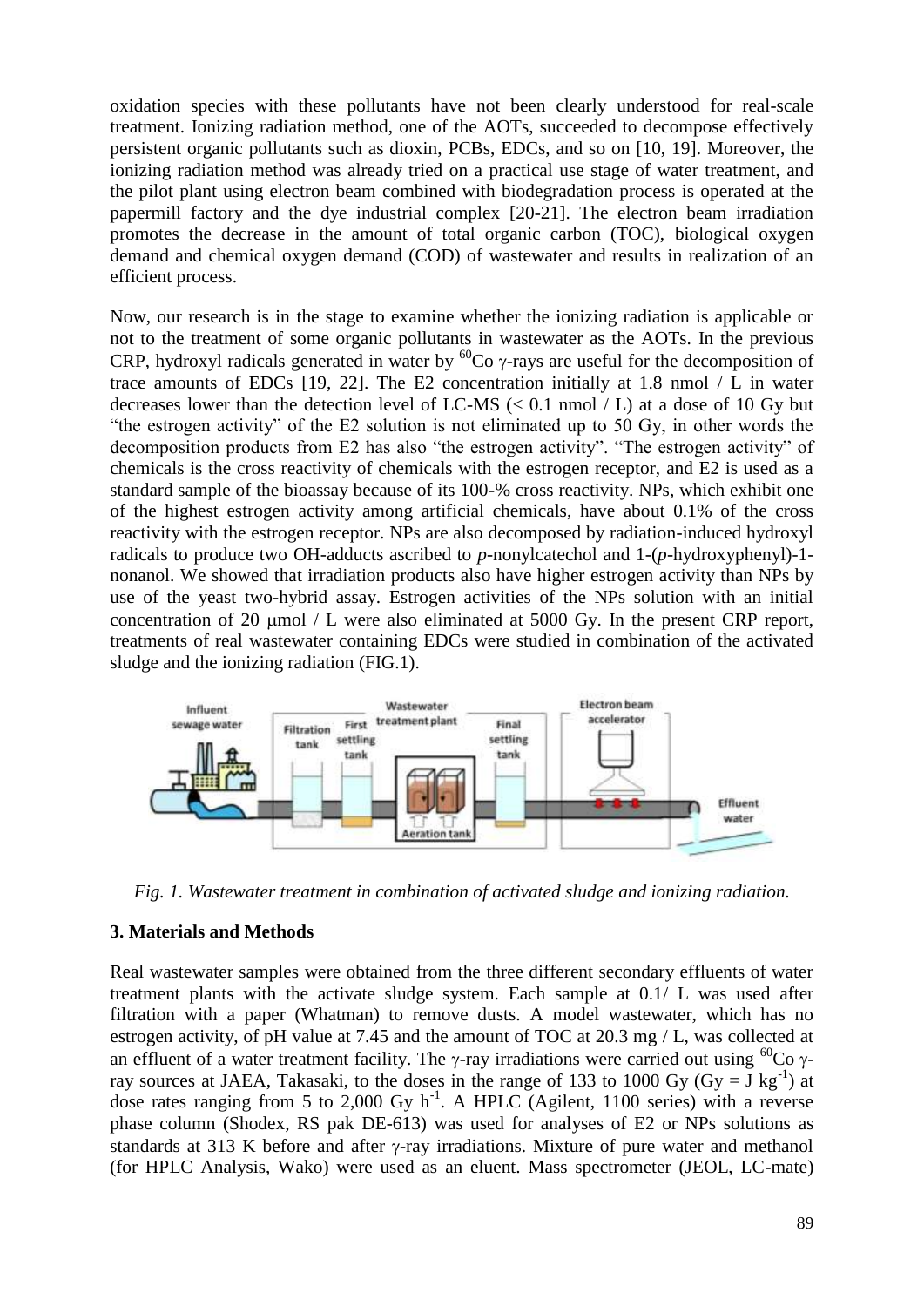connected with the HPLC was used to determine the concentration of E2 before and after  $\gamma$ ray irradiation. Amount of the total organic carbon (TOC) was measured by a TOC analyzer (Shimadzu, TOC-Vwp). pH value of the wastewater was determined using pH / DO meter (HORIBA, D-25).

The biological activity was evaluated by the yeast two hybrid assay and enzyme-linked immunoserbent assay (ELISA). The real wastewaters after  $\gamma$ -ray irradiation prepared at the pH value of about 3.5 by adding hydrochloric acid were extracted with solid phase column (Waters, Sep-Pak plus PS-2). The samples were eluted with acetone (for RP, PCB Anal., Kanto Chemical Co., Inc.). The eluents were evaporated to dryness with a gentle stream of nitrogen, and reconstituted by addition of  $dm<sup>3</sup>$  of borate buffer solution mixed boric acid (GR, Wako) with sodium hydroxide (GR, Kanto Chemical Co., Inc.) of the pH value of 9.0. The solutions were extracted 2 times with  $3 \times 10^{-3}$  dm<sup>3</sup> of ethylacetate (for RP, PCB Anal., Kanto Chemical Co., Inc.). The extracted solutions were purged with nitrogen gas, and were added to  $6 \times 10^{-6}$  dm<sup>3</sup> of dimethylsulfoxide (for Biochem., Wako) and  $1.44 \times 10^{-4}$  dm<sup>3</sup> of MSD medium. The estrogen activities of the solutions were measured by the yeast two-hybrid assay with human estrogen receptor (hER $\alpha$ ) or medaka estrogen receptor (mER $\alpha$ ). Detailed procedure of the assay was described elsewhere [23].

### **4. Results and discussion**

### **4.1. Treatment of real wastewater containing EDCs by -ray irradiation**

Evaluation of estrogen activity is significant for the treatment of the EDCs in wastewater because primary products of the EDCs by irradiation show estrogen activity [19, 22]. Three samples of the real wastewater before irradiation were analyzed by the yeast two-hybrid assay, ELISA, TOC and pH analyses as shown in Table 1. hEA and mEA are the estrogen activity evaluated using human estrogen receptor ( $hER\alpha$ ) and medaka estrogen receptor (mER $\alpha$ ), respectively. Subtraction of estrogen activities (hEA) using hER $\alpha$  from estrogen activities (mEA) using mER $\alpha$  gives existence of the artificial EDCs in wastewater. ELISA with E2 antibody which selectively reacts with E2 was used to confirm the value of hEA. The hEA and the E2 equivalent concentration of sample 1 were 0.5 and 0.8 ng / L, which are lower than the mEA of 8.3 ng / L. Little estrogenic compound, therefore, is included in sample 1. The hEA of sample 2 was measured at 0.4 ng / L but the E2 equivalent concentration was higher (2.8 ng / L), considering that the hER $\alpha$  would be affected by antagonists to suppress the cross reaction. The mEA of 3.1 ng / L was higher than the hEA, and the estrogen activity of sample 2 comes from the artificial chemicals. Sample 3 has 5.1 ng / L of the hEA and 3.3 ng / L of the E2 equivalent concentration before irradiation, and the difference between hEA and E2 equivalent concentration derives from estrogen activities of estrogenic compounds except E2. The mEA which is considered to be the sum of estrogen activity of the estrogenic compounds and the artificial EDCs, was 11.3 ng / L. Estrogen activity of sample 3 partly comes from the estrogenic compounds.

TABLE 1. ESTROGEN ACTIVITY, 17 B-ESTRADIOL EQUIVALENT CONCENTRATION AND THE AMOUNT OF TOTAL ORGANIC CARBON IN WASTEWATERS

|        | Estrogen activity / ng $dm^{-3}$ E2 equivalent conc.<br>hEA<br>mEA |             | / $nq$ dm <sup>-3</sup> | $TOC / mg$ dm <sup>-3</sup> |
|--------|--------------------------------------------------------------------|-------------|-------------------------|-----------------------------|
|        | 0.5                                                                | 8.3         | 0.8                     | 7.25                        |
| 2<br>3 | 0.4<br>51                                                          | 3.1<br>11.3 | 2.8<br>3.3              | 8.66<br>25.4                |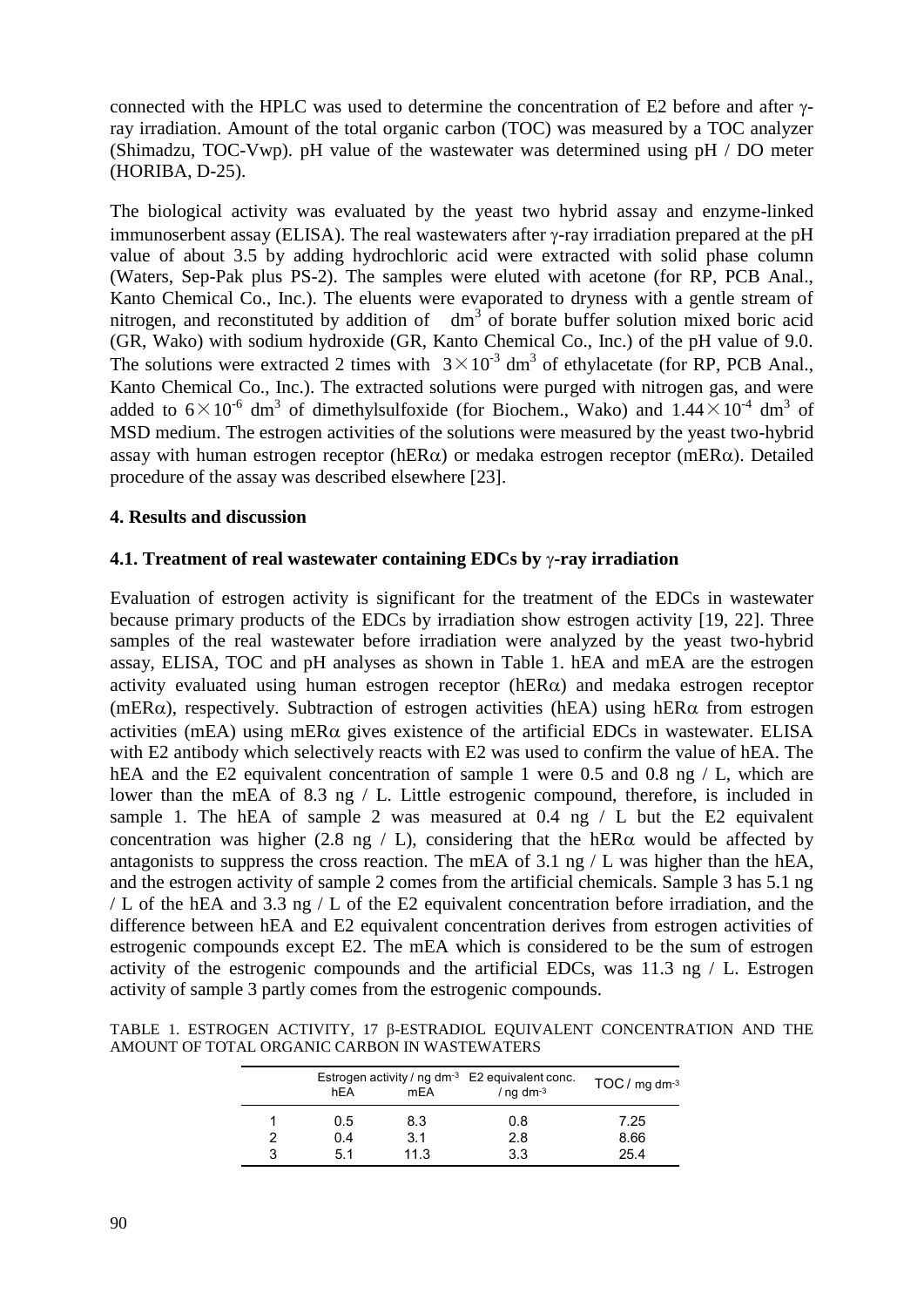Treatment of the wastewater is required to decrease the estrogen activity to less than 1 ng / L, which is a lower limit concentration of appearance of endocrine disrupting property. Estrogen activities of the real wastewaters as a function of the dose of  $\gamma$ -ray irradiation are shown in FIG. 2. The doses for decrease in mEA of sample 1 to 3 below 1 ng / L,  $D_{1ng}$ , were estimated at 100, 200 and 150 Gy, respectively. The  $D_{\text{Ing}}$  of sample 2 were estimated by an extrapolation of the decomposition curves of mEA. Since the  $D_{1ng}$  of E2 at 1.8 nmol / L in pure water is estimated at 5 Gy in a previous work [19], elimination of estrogen activity of real wastewater is considered to be interfered by organic impurities. Every mEA initially increased and then decreased by the irradiation, indicating that decomposition products in the real wastewaters also have the estrogen activity.

The decomposition curves of a trace amount of E2 and NPs in pure water by  $\gamma$ -ray irradiation under air saturated conditions are in agreement with that under deoxygenated condition [19, 22]. Since concentration of the EDCs is very low, a trace amount of dissolved oxygen would enhance the oxidation of EDCs. The decomposition efficiency of EDCs by  $\gamma$ -ray irradiation is constant in the range of pH 2 to 8 [19], being enough to cover the standard pH values of the rivers in Japan (6.0 to 8.5). Effects of the pH and oxygen, therefore, would be negligible even with coexisting organics in this study.



*Fig.* 2. *Estrogen activities estimated using medaka estrogen receptor* (mEA:□) *and human estrogen receptor* (hEA:∆) *for real wastewaters by y-ray irradiation. (a):Sample 1 (b):Sample 2 (c): Sample 3.*

#### **4.2 Simulation of decrease in estrogen activity of real wastewater**

The EDCs react with hydroxyl radicals within a short time span [19, 22]:

EDCs + OH 
$$
\rightarrow
$$
 Product 1a, Product 1b (1)

Product 1a has estrogen activity and aromaticity, but Product 1b does not have and is counted in organic compounds.

$$
Product 1a + OH \xrightarrow{k_2} Product 2 (Secondary product)
$$
 (2)

Product 2 is assumed to have no estrogen activity. Decomposition efficiency of EDCs by hydroxyl radicals would be inhibited by the organic compounds in wastewater. Organic compounds (OC) having no estrogen activity in wastewater also react with hydroxyl radicals:

$$
OC + OH \stackrel{k_3}{\rightarrow} Unknown products \tag{3}
$$

These reactions competitively occur and the rate of elimination of [EDCs] is given as follow,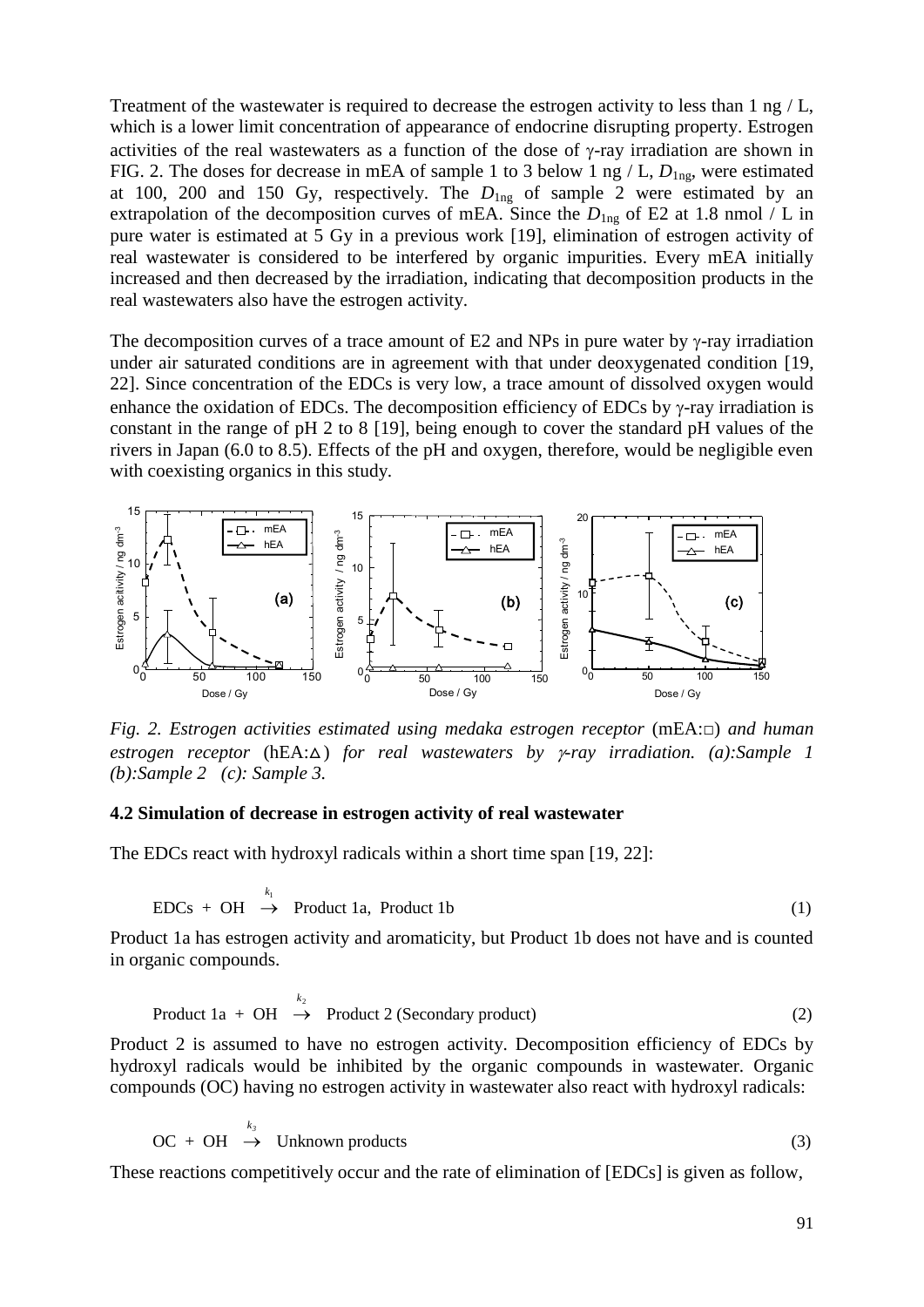$$
-\frac{d[EDCs]}{dD} = \frac{G_{OH}}{100 \cdot 1.6 \times 10^{-19} \cdot N_a} \frac{k_1[EDCs]}{k_1[EDCs] + k_2[Product1a] + k_3[OC]}
$$
(4)

where *D*,  $G_{OH}$ ,  $N_a$  are absorbed dose of the wastewater, *G*-value of hydroxyl radical and Avogadro's number, respectively. The  $k_1$ ,  $k_2$  and  $k_3$  are considered to be about  $10^7 \sim 10^{10}$  mol<sup>-1</sup>  $dm^3$  s<sup>-1</sup>, and the concentration of OC is about 10<sup>7</sup> times higher than that of EDCs and Product 1a. Equation (4) is lead into:

$$
-\frac{d[EDCs]}{dD} = \frac{G_{OH}}{100 \cdot 1.6 \times 10^{-19} \cdot N_a} \frac{k_1[EDCs]}{k_3[OC]}
$$
(5)

$$
[EDCs] = [EDCs]_0 \exp\left(-\frac{A}{[OC]}D\right) \quad \because A = \frac{G_{OH}}{100 \cdot 1.6 \times 10^{-19} \cdot N_a} \frac{k_1}{k_3}
$$
(6)

Decrease in estrogen activities of the real wastewaters was simulated with equation (1) to (6). The estrogen activity of the real wastewater, *EA*, is defined:

$$
EA = CR1[EDC1] + CR2[EDC2] + \dots + CRn[EDCn]
$$
\n(7)

*CR* is the cross reactivity of the EDCs with the estrogen receptors. If the primary products have estrogen activity while the secondary ones do not have, the estrogen activity after irradiation will be presented as follows:

$$
EA = CR1[EDC1] + CR2[Product 1a]
$$
\n(8)

Formation of Product 1a is assumed to be equal with that of Product 1b. Formation and decomposition of Product 1a is represented by equation (5) as follows:

$$
\frac{d[Product 1a]}{dD} = \frac{A}{[OC]} [EDCs1] - \frac{A}{[OC]} \frac{k_2}{k_1} [Product 1a]
$$
\n(9)

Dose dependences of hEA and mEA of the real wastewater are calculated with equations (6), (8) and (9) by FACSIMILE for Windows (version 2.0104, AEA Technology plc) as shown in FIG. 3. The  $k_l$  is set at  $1.6 \times 10^{10}$  mol<sup>-1</sup> dm<sup>3</sup> s<sup>-1</sup>, which is the rate constant of E2 or NPs with hydroxyl radicals evaluated by the competition reaction method with phenol in a previous work [19]. This value is the diffusion controlled limit of aromatic compounds with hydroxyl radicals [24-25]. We consider that Product 1a has the same rate constant, because Savel'eva et al., suggest the rate constant of aromatic compounds with hydroxyl radicals increases with OH-addition<sup>[26]</sup>. The  $CR_1$  and  $CR_2$  for mEA are determined to be  $1.0 \times 10^{-4}$  and  $2.0 \times 10^{-4}$ being constituent with the fact that the irradiation products from NPs would have higher estrogen activity than the NPs [22]. The  $CR_1$  and  $CR_2$  for hEA is set at 1 and 0.1 since estrogen activity of the irradiation products would be less than that of E2, which shows one of the highest estrogen activity in the chemicals. The values of *A* are used at  $1.0 \times 10^{-4}$  g / L Gy<sup>-1</sup> and  $2.5 \times 10^{-4}$  g / L Gy<sup>-1</sup> obtained by the decomposition of NPs and E2 in the model wastewater.

Simulation results of  $D_{\text{Ing}}$  for sample 1 to 3 were calculated to be 200, 120, and 200 Gy, which were aproximately agreement with experimental results. Sample 1 and 2 have low concentration of TOC and simulation curves of mEA for these samples have shoulder. While the mEA of sample 3 which have high TOC concentration decrease exponentially. Each hEA of samples describes the exponential function and the irradiation products from EDCs in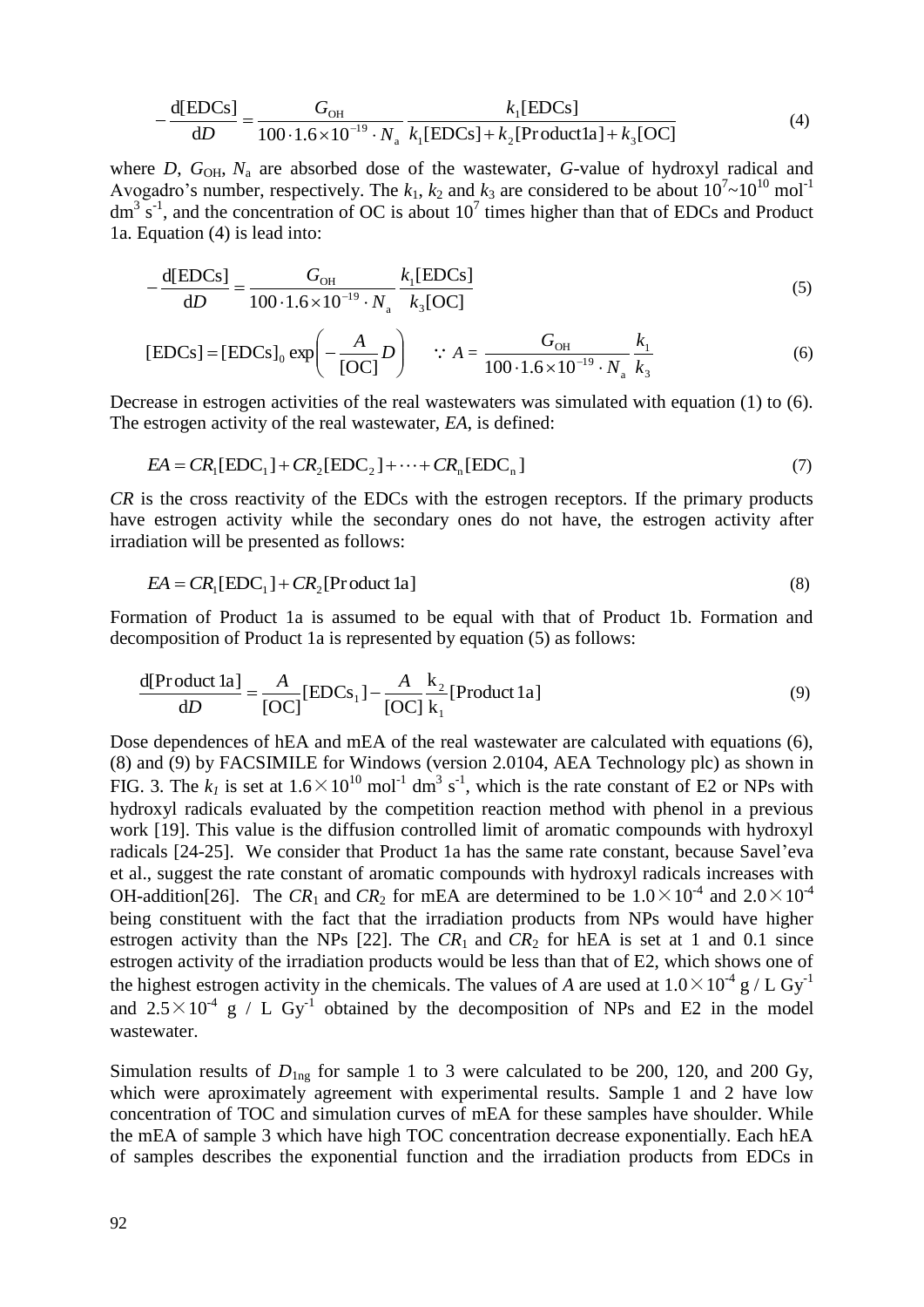wastewarter contribute little increment in hEA. The amounts of TOC are significant for treatment of EDCs in wastewater by advanced oxidation technologies.



*FIG. 3. Simulation of decrease in estrogen activity using medaka estrogen receptor (a) and human estrogen receptor (b).*

#### **4.3. Cost estimation for treatment of wastewater containing EDCs**

Application of radiation to the treatment of EDCs in secondary effluent from sewage treatment plant is discussed on the basis of the results of the decomposition of EDCs in wastewater by  $\gamma$ -ray irradiation. The irradiation system is assumed to be the electron beam accelerator which is easy to establish and be integrated the existing wastewater treatment facilities. Electron beam is used to decrease chemical oxygen demand (COD) in the secondary effluent from the sewage treatment plant [27]. Electron beam accelerator (5 MeV, total beam power 300 kW) has been applied for the commercial plant of wastewater from a papermill [21]. Economical cost for decomposition of EDCs in wastewater by electron beam is evaluated on the basis of these pilot plant experiments. Consistency of dose evaluation by  $\gamma$ ray and electron beam has been confirmed by Kojima et al  $[28]$ , and the replacement of  $\gamma$ -ray to electron beam is suitable for the pilot plant experiment. Elimination of the estrogen activity of wastewater by electron beam is sufficiently accomplished at a dose of about 200 Gy. The treatment plant of electron beam for the recirculation of 10,000  $m<sup>3</sup>$  day<sup>-1</sup> requires electron beam accelerator at a total power of 280 kW (5 MeV, 56 mA) [27]. The irradiation is carried out under continuous flow condition, and the wastewater is supplied with the jet nozzle as a thin layer. The initial investment is set at about 600 million yen  $(15 \text{ yen m}^{-3})$ , which is the sum of the cost of the electron beam accelerator having the endurance life of 15 years and the personnel costs. The consumption of the electric power for an operation of the electron beam accelerator is estimated to be 2 yen  $m^{-3}$ , and the total running cost for the plant is estimated to be 17 yen  $m<sup>-3</sup>$  in Japan. For example, the charges of the treatment plants in Gunma, Japan were set in the range of 30 to 140 yen  $m<sup>-3</sup>$ , the electron beam treatment system is considered to have the potentiality of the attachment to the treatment plants.

#### **References**

[1] T. Colborn, D. Dumanoski, J. Peterson, "Our Stolen Future", A PLUME BOOK, (1996).

[2] A. M. Soto, H. Justicia, J. W. Wray, C. Sonnenschein, Environ. Health Perspect., 92, 167- 173 (1991).

[3] J. P., Sumpter, S. Jobling, Environ. Health Perspect., 103, 173-178 (1995).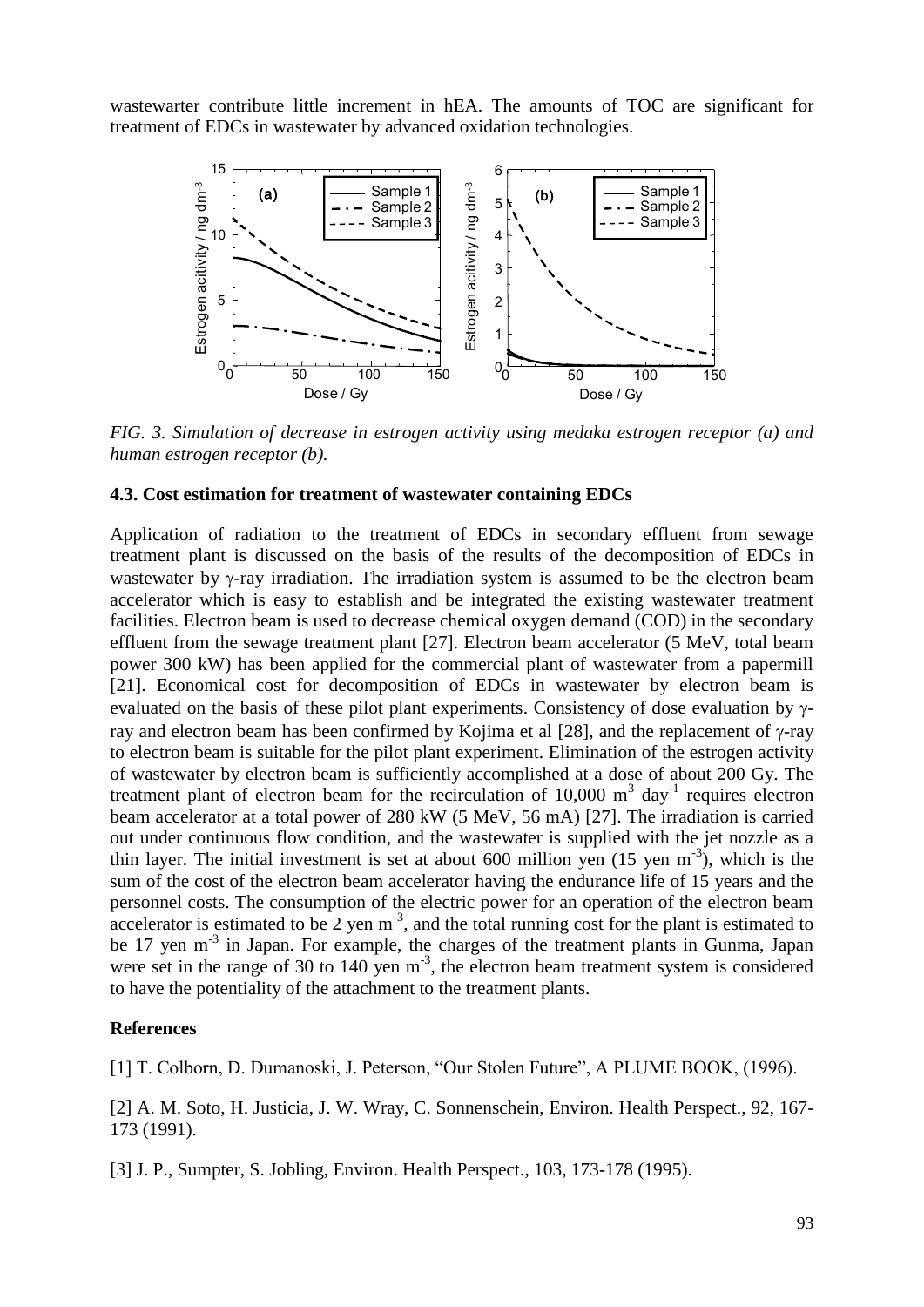[4] Ministry of the Environment, Japan, "Report on screening test for endocrine disrupting property of *p*-nonylphenols to fishes", August 2001 [in Japanese].

[5] E. J. Routledge, J. P. Sumpter, Environ. Toxicol. Chem., 15, 241-248 (1996).

[6] E. J. Routledge, J. P. Sumpter, J. Bio. Chem., 272, 3280-3288 (1997).

[7] E. J. Routledge, D. Sheahan, C. Desbrow, G. C. Brighty, M. Waldock, J. P. Sumpter, Environ. Sci. Technol., 32, 1559-1565 (1998).

[8] B. Boye, M. Dieng, M., E. Brillas. Environ. Sci. Technol., 36, 3030-3035 (2002).

[9] N. Getoff, Radiat. Phys. Chem., 47, 581-593 (1996).

[10] N. Getoff, Radiat. Phys. Chem., 65, 437-446 (2002).

[11] Y. He, J. Liu, Y. Lu, J. Wu, Radiat. Phys. Chem. 65, 565-570 (2002).

[12] J. Jun, M. Dhayal, J. Shin, J. Kim, N. Getoff, Radiat. Phys. Chem., 75, 583-589 (2006).

[13] Y. Ku, R. Jian, Y. S. Shen, Environ. Chem., 64, 183-195 (1997).

[14] X. Liu, F. Wu, N. Deng, Environ. Sci. Technol., 38, 296-299 (2004).

[15] S. P. Mezyk, W. J. Cooper, , K. P. Madden, D. M. Bartels, Environ. Sci. Technol., 38, 3161-3167 (2004).

[16] T. Nakashima, Y. Ohko, D. A. Tryk, A. Fujishima, J. Photochem. Photobiol. A, 151, 207-212 (2002).

[17] Y. Ohko, I. Ando, C. Niwa, T. Tatsuma, T. Yamamura, Y. Kubota, A. Fujishima, Environ. Sci. Technol., 35, 2365-2368 (2001).

[18] E. K. Winarno, N. Getoff, Radiat. Phys. Chem., 65, 387-395 (2002).

[19] A. Kimura, , M. Taguchi, H. Arai, H. Hiratsuka, H. Namba, T. Kojima, Radiat. Phys. Chem., 69, 295-301 (2004).

[20] B. Han, J. Kao, J. Kim, Y. Kim, W. Chung, I. E. Makarov, A.V. Ponomarev, A.K. Pikaev, Radiat. Phys. Chem., 64, 53 (2002).

[21] H. Shin, Y. Kim, B. Han, I. Makarov, A. Ponomarev, A. Pikaev, Radiat. Phys. Chem., 65, 539-547 (2002).

[22] A. Kimura, M. Taguchi, Y. Ohtani, M. Takigami, Y. Shimada, T. Kojima, H. Hiratsuka, H. Namba, Radiat. Phys. Chem., 75, 61-69 (2006).

[23] F. Shiraishi, T. Okuma, M. Nomachi, S. Serizawa, J. Nishikawa, J. S. Edmonds, H. Shiraishi, M. Morita, Chemosphere,52, 33-42 (2003).

[24] L. Ashton, G. V. Buxton, C. R. Stuart, J. Chem. Soc. Faraday Trans., 91, 1631-1633 (1995).